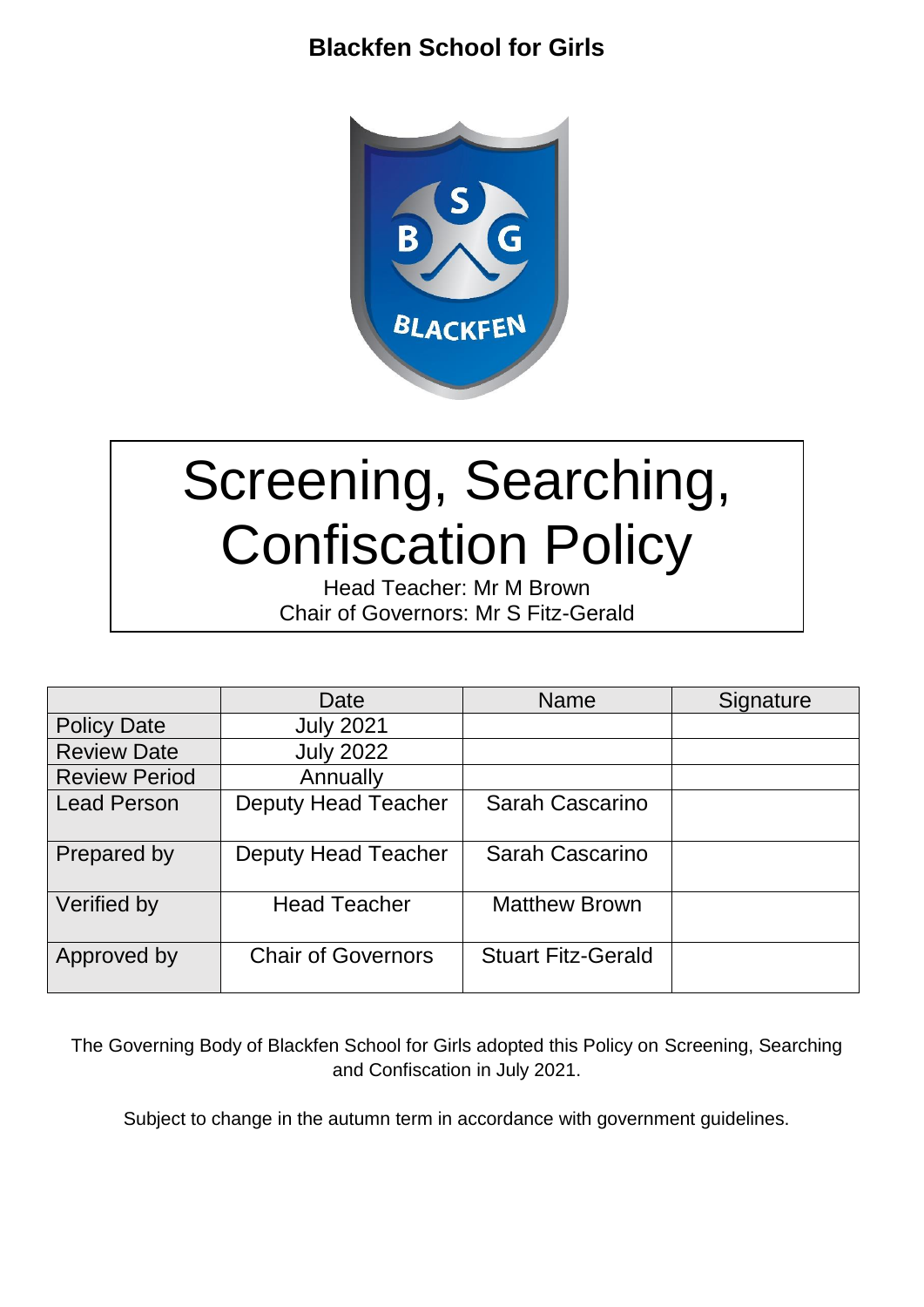### **Statutory statement:**

Blackfen School provides a written statement of general principles to guide the head teacher in determining measures to promote good behaviour in the school and review it with governors every year. This policy forms part of our Behaviour Charter (September 2019) and is linked to the non-statutory advice and statutory guidance from the Department for Education (January 2018).

Schools' obligations under the European Convention on Human Rights (ECHR).

• Under article 8 of the European Convention on Human Rights students have a right to respect for their private life. In the context of these particular powers, this means that students have the right to expect a reasonable level of personal privacy.

• The right under Article 8 is not absolute, it can be interfered with but any interference with this right by a school (or any public body) must be justified and proportionate.

• The powers to search in the Education Act 1996 are compatible with Article 8. A school exercising those powers lawfully should have no difficulty in demonstrating that it has also acted in accordance with Article 8. This advice will assist schools in deciding how to exercise the searching powers in a lawful way.

#### **Rationale:**

The purpose of this policy is to explain the school's powers of screening and searching students so that school staff have confidence to use them. It also explains the power which the school has to seize and then confiscate items found during a search.

#### **Outcomes:**

A positive attitude to learning leads to success. Good behaviour has a positive impact on the life of the school community. Our expectation is that all students have respect for each other, the environment and themselves. Good behaviour ensures a safe school for all. Sometimes it is necessary for staff to follow procedures to search students for any item banned under the school rules as set out in the Behaviour Charter.

#### **Procedures:**

Screening (see appendix 1)

The school can require a student to undergo screening by a walk-through or hand-held metal detector (arch or wand) even if they do not suspect them of having a weapon and without the consent of the student.

Searching with consent (see appendix 2)

Any member of staff can search a student with their consent for any item which is banned by the school.

#### Searching without consent (see appendix 3)

Any member of staff has the statutory power to search a student or their possessions, without consent, where they have reasonable grounds for suspecting that a student may have a prohibited item. The items that can be searched for under this power are knives or weapons, alcohol, illegal drugs, pornographic images, fireworks and stolen items.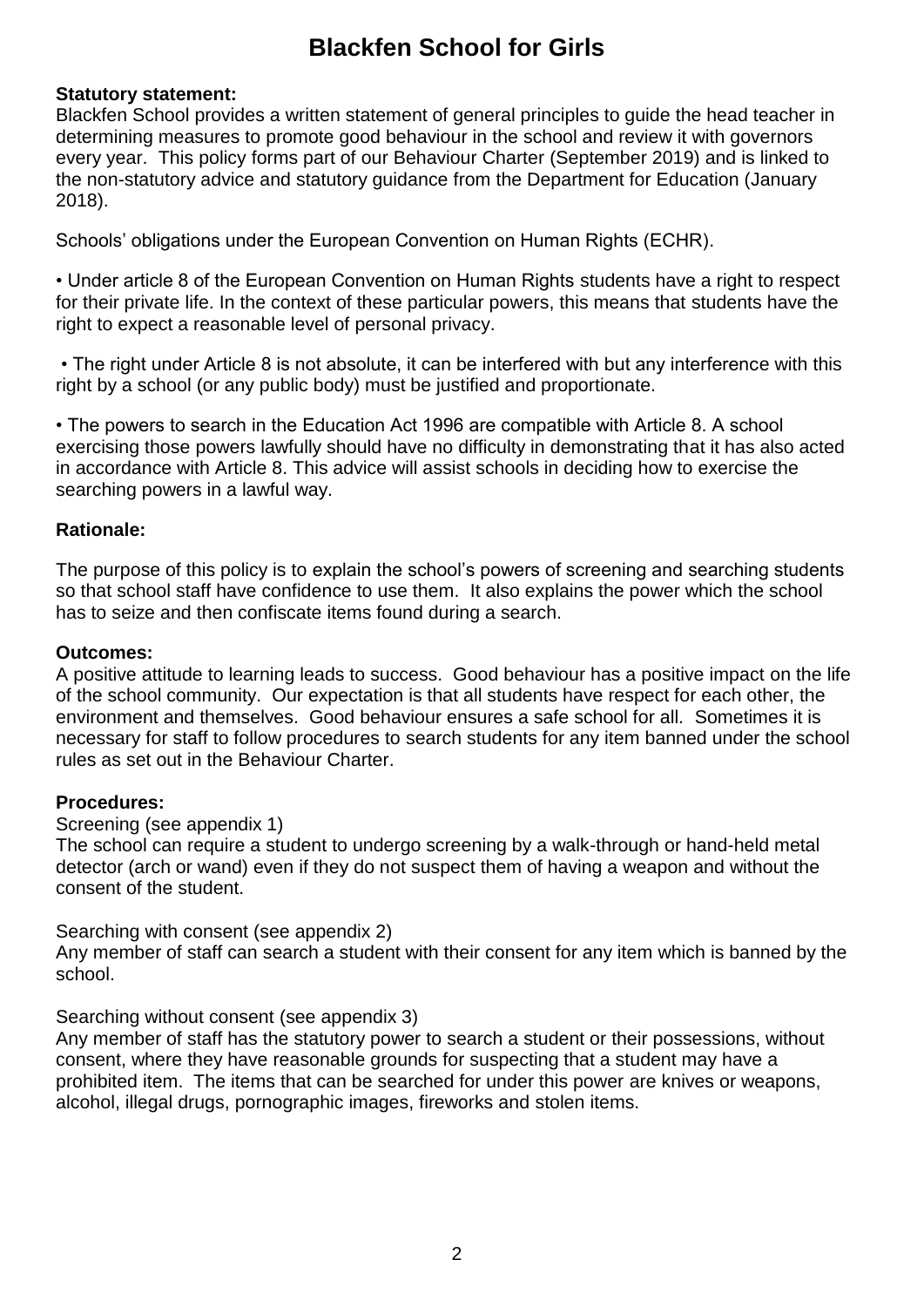### Confiscation (see appendix 4)

Any member of staff can seize any banned or prohibited item found as a result of a search or which they consider harmful or detrimental to school discipline.

Dealing with electronic devices (see appendix 5)

### **Recording**

- Any incident where a student is searched must be reported immediately to the line manager of the member of staff involved.
- Any incident where a student is searched must be reported immediately to the Student Welfare Team.
- The Student Welfare Team must record the incident and inform parents/carers that the search has taken place.

### **Telling parents and dealing with complaints**

- Schools are not required to inform parents before a search takes place or to seek their consent to search their child.
- There is no legal requirement to make or keep a record of a search.
- Schools should inform the individuals student's parents or quardians where alcohol, illegal drugs or potentially harmful substances are found, though there is no legal requirement to do so.
- Complaints about screening or searching should be dealt with through the normal school complaints procedure.

#### **Key roles**

Any member of staff can screen or search a student using the correct procedures. Any member of staff can confiscate banned or prohibited items.

The Student Welfare Team must always be involved in any search.

The Student Welfare Team has the responsibility of recording and monitoring incidents of screening and searching and should report these to the Deputy Head Teacher (Personal Development, Behaviour and Welfare).

### **Appendix 1**

**Screening** 

#### **What the law allows:**

Schools can require students to undergo screening by a walk-through or hand-held metal detector (arch or wand) even if they do not suspect them of having a weapon and **without** the consent of the students.

Schools' statutory power to make rules on student behaviour and their duty as an employer to manage the safety of staff, students and visitors enables them to impose a requirement that students undergo screening. ANY member of staff can screen students.

- If a student refuses to be screened, the school may refuse to have the student on the premises. Health and safety legislation require a school to be managed in a way which does not expose students or staff to risks to their health and safety and this would include making reasonable rules as a condition of admittance.
- If a student fails to comply, and the school does not let the student in, the school has not excluded the student and this absence will be treated as unauthorised. The student must comply with the rules and attend.
- This type of screening, without physical contact, is not subject to the same conditions as apply to the powers to search without consent.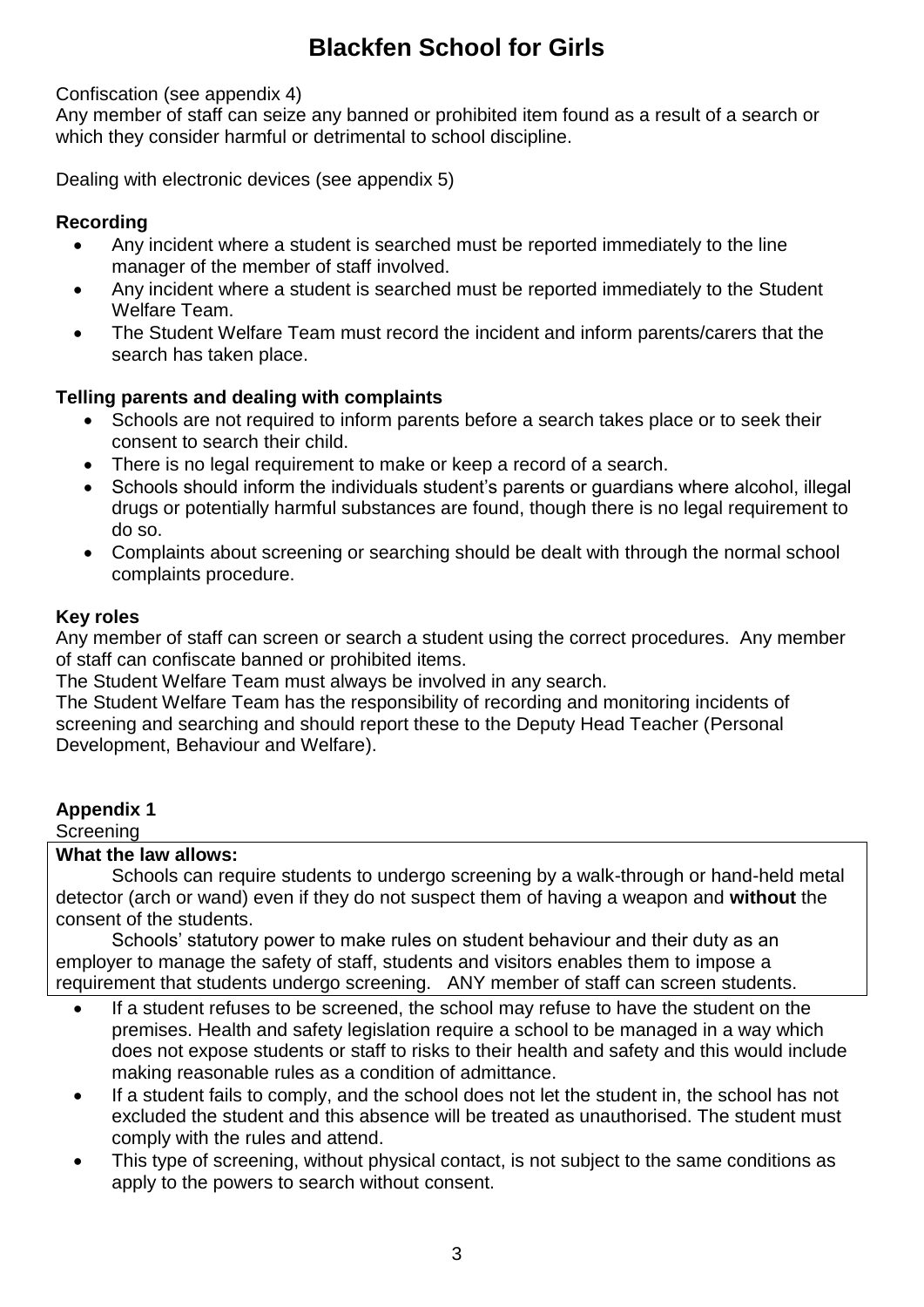### **Appendix 2**

Searching with consent

| Schools' common law powers to search:<br>School staff can search students with their consent for any item.                                                                                                                                                                                         |
|----------------------------------------------------------------------------------------------------------------------------------------------------------------------------------------------------------------------------------------------------------------------------------------------------|
| Schools are not required to have formal written consent from the student for this sort of<br>search – it is enough for the member of staff to ask the student to turn out his or her<br>pockets or if the member of staff can look in the student's bag or locker and for the student<br>to agree. |

- The banned items in school are outlined in the Behaviour Charter
- If a member of staff suspects a student has a banned item in his/her possession, they can instruct the student to turn out his or her pockets or bag and if the student refuses, the member of staff can apply an appropriate sanction as set out in the Behaviour Charter.
- A student refusing to co-operate with such a search raises the same kind of issues as where a student refuses to stay in a detention or refuses to stop any other unacceptable behaviour when instructed by a member of staff – in such circumstances, the member of staff can apply an appropriate sanction as set out in the Behaviour Charter.

### **Appendix 3**

Searching without consent

**What the law says:** 

*What can be searched for?* 

Knives or weapons, alcohol, illegal drugs and stolen items: and

Tobacco and cigarette papers, fireworks and pornographic images; and

Any article that the member of staff reasonably suspects has been, or is likely to be, used to commit an offence, or to cause personal injury to, or damage to property; and Any item banned by the school rules (see Behaviour Charter) which has been identified in the

rules as an item which may be searched for.

A student can be searched if there are reasonable grounds for suspecting that a student is in possession of a prohibited or banned item.

### Establishing grounds for a search

A member of staff can only undertake a search without consent if they have reasonable grounds for suspecting that a student may have in his or her possession a prohibited item. The member of staff must decide in each particular case what constitutes reasonable grounds for suspicion. For example, they may have heard other students talking about the item or they might notice a student behaving in a way that causes them to be suspicious.

The powers allow school staff to search regardless of whether the student is found after the search to have that item. This includes circumstances where staff suspect a student of having items such as illegal drugs or stolen property which are later found not to be illegal or stolen.

School staff can view CCTV footage in order to make a decision as to whether to conduct a search for an item.

Searches without consent can only be carried out on the school premises or, if elsewhere, where the member of staff has lawful control or charge of the student, for example on school trips in England or in training settings.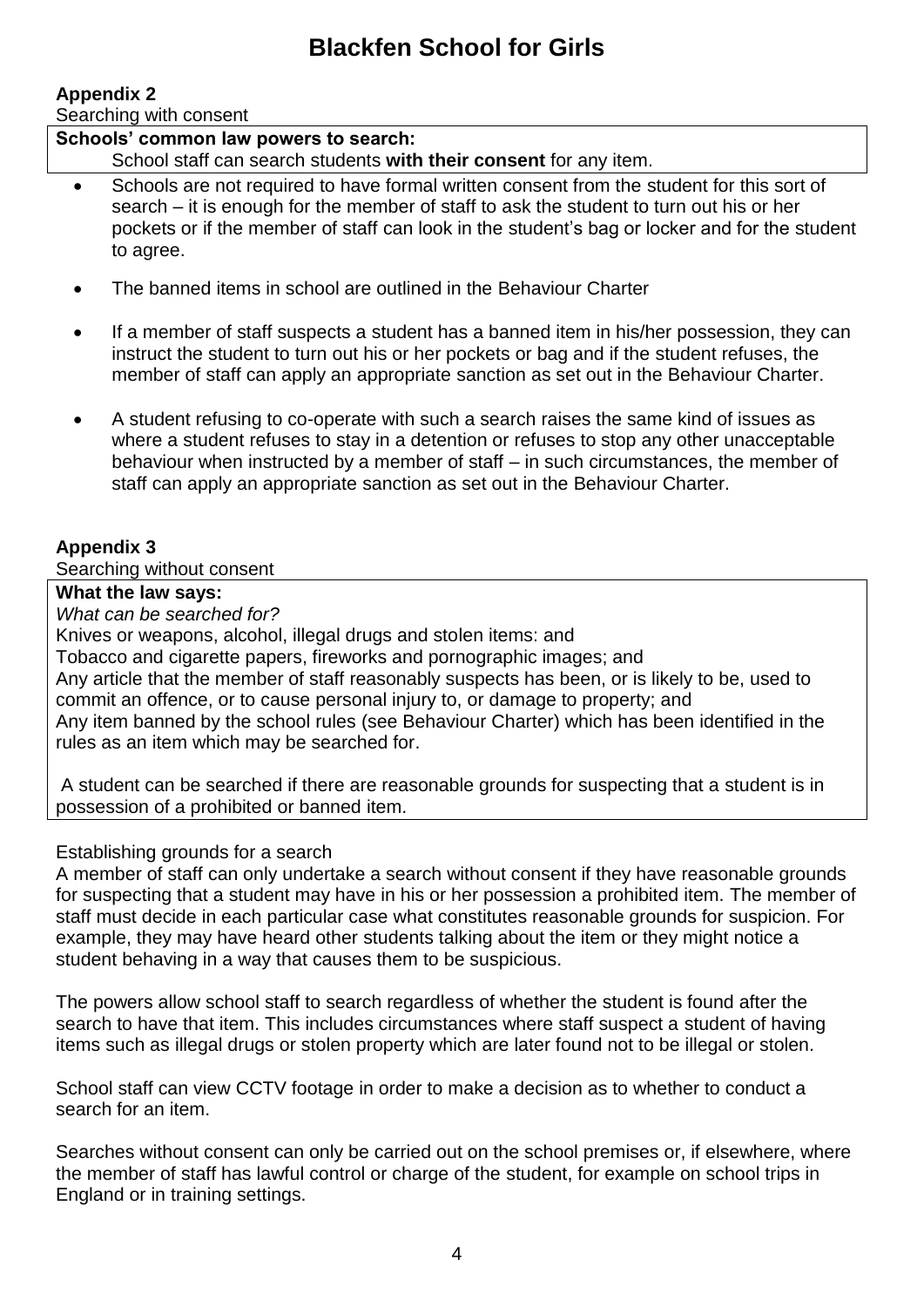When searching it is important that a member of staff is of the same sex as the student being searched and there is a witness present who, if possible, is also of the same sex. There is a limited exception to this rule. You can carry out a search of a student of the opposite sex to you/ or without a witness present, but only where you reasonably believe that there is a risk of serious harm will be caused to a person if you do not conduct the search immediately and where it is not reasonably practicable to summon another member of staff.

During the search

Extent of the search – clothes, possessions and lockers

#### **What the law says:**

The member of staff conducting the search will not require the student to remove any clothing other than outer clothing.

'Outer clothing' means clothing that is not worn next to the skin or immediately over a garment that is being worn as underwear but 'outer clothing' includes hats; shoes; boots; gloves and scarves.

'Possessions' means any goods over which the student has or appears to have control – this includes lockers and bags.

A student's possessions can only be searched in the presence of the student and another member of staff, except where there is a risk that serious harm will be caused to a person if the search is not conducted immediately and where it is not practicable to summon another member of staff.

The power to search without consent enables a personal search but not an intimate search which only a person with more extensive powers (e.g. a police officer) can do.

### **Appendix 4**

**Confiscation** The power to seize and confiscate items – general

### **What the law allows:**

Schools' general power to discipline, as set out in Section 91 of the Education and Inspections Act 2006, enables a member of staff to confiscate, retain or dispose of a student's property as a disciplinary penalty, where reasonable to do so

- The member of staff can use their discretion to confiscate, retain and/or destroy any item found as a result of a 'with consent' search so long as it is reasonable in the circumstances. Where any article is thought to be a weapon it must be passed to the police.
- Staff have a defence to any complaint or other action brought against them. The law protects members of staff from liability in any proceedings brought against them for any loss of, or damage to, any item they have confiscated, provided they acted lawfully.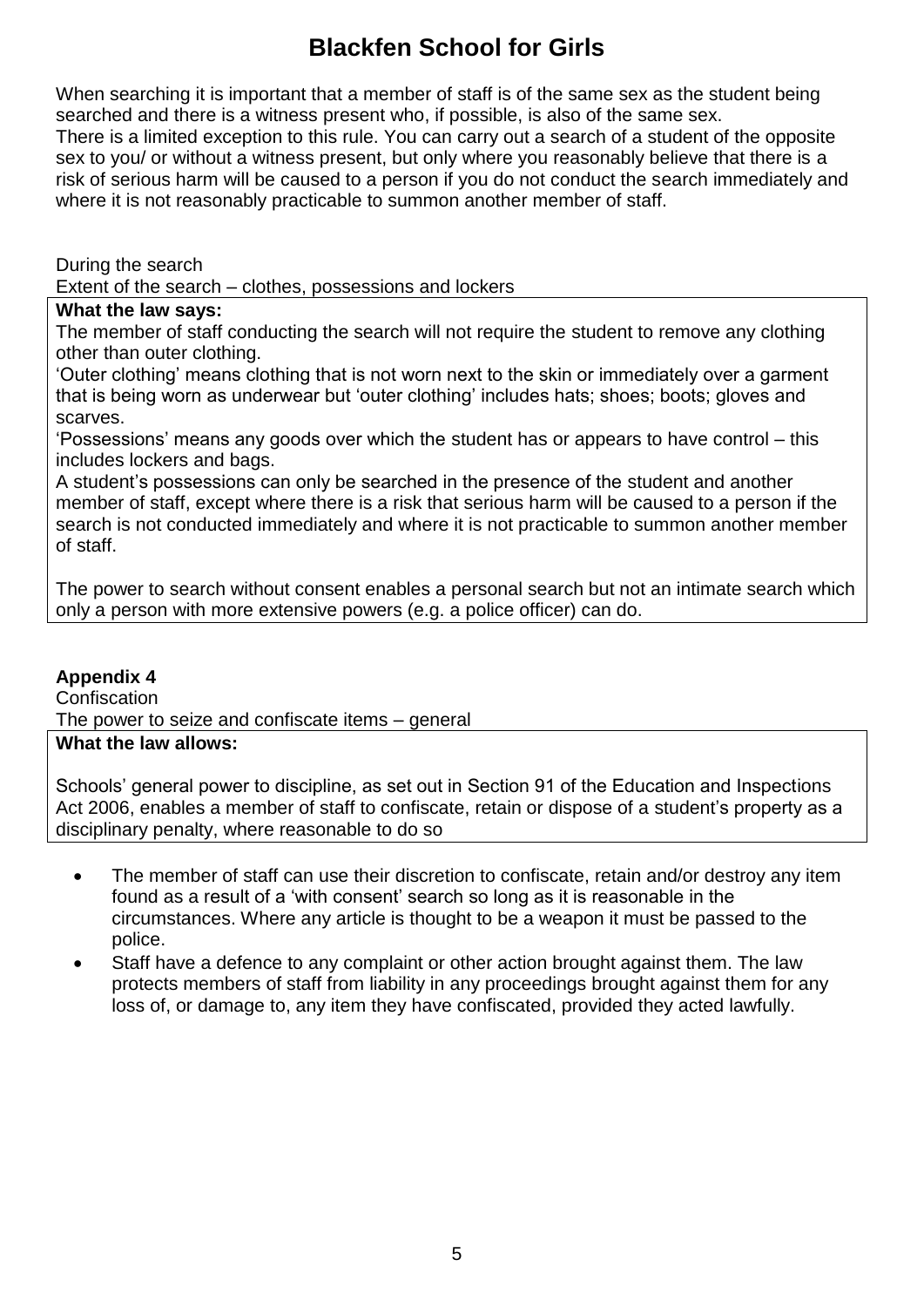### Items found as a result of a 'without consent' search

### **What the law says:**

A member of staff carrying out a search can seize anything they have reasonable grounds for suspecting is a prohibited or banned item (that is a weapon/knife; alcohol; illegal drugs or stolen items; tobacco and cigarette papers, fireworks and pornographic images) or is evidence in relation to an offence.

Where **alcohol** is found it must be disposed of.

Where **controlled drugs** are found, these must be delivered to the police as soon as possible unless there is a good reason not to do so  $-$  in which case the drugs must be disposed of. Where **other substances** are found which are not believed to be controlled drugs these can be confiscated where a member of staff believes them to be harmful or detrimental to good order and discipline. This would include, for example, so called 'legal highs'. Where staff suspect a substance may be controlled they should treat them as controlled drugs as outlined above. Where **stolen items** are found, these must be delivered to the police unless there is a good reason not to do so – in which case the stolen item should be returned to the owner. These stolen items may be retained or disposed of if returning them to their owner is not practicable. Any **weapons or items which are evidence of an offence** must be passed to the police as soon as possible.

Where **tobacco or cigarette papers** are found they must be disposed of.

Where **fireworks** are found they must be disposed of.

Where **pornographic images** are found the image must be kept as if may constitute a specified offence. The image must be shown to the Designated Safeguarding Lead who must decide if the image should be delivered to the police. This includes images on mobile devices.

Where an article is found which has been (or could be) used to commit an offence or to cause personal injury or damage to property it must be delivered to the police or disposed of. Where an item is found which is banned under the school rules they must be disposed of.

It is up to the school to decide whether there is a good reason not to deliver stolen items or controlled drugs to the police.

- In determining what is a 'good reason', the school will take into account all relevant circumstances and use professional judgement to determine whether they can safely dispose of a seized article.
- In determining what "good reason" for not delivering controlled drugs or stolen items to the police, the member of staff should take into account all relevant circumstances and use their professional judgement to determine whether they can safely dispose of a seized article.
- With regard to stolen items, it would not be reasonable or desirable to involve the police in dealing with low value items such as pencil cases. However, school staff may judge it appropriate to contact the police if the items are valuable (iPods/laptops) or illegal (alcohol/fireworks).
- Disposing of alcohol, tobacco, cigarette papers, fireworks, articles which could be used to commit an offence, does not include returning it to the student.

### **Appendix 5**

Statutory guidance for dealing with electronic devices:

 Where the person conducting the search finds an electronic device that is prohibited by the school rules or that they reasonably suspects has been, or is likely to be, used to commit an offence or cause personal injury or damage to property, they may examine any data or files on the device where there is a good reason to do so. They may also delete data or files if they think there is a good reason to do so, unless they are going to give the device to the police. This power applies to all schools and there is no need to have parental consent to search through a young person's mobile phone if it has been seized in